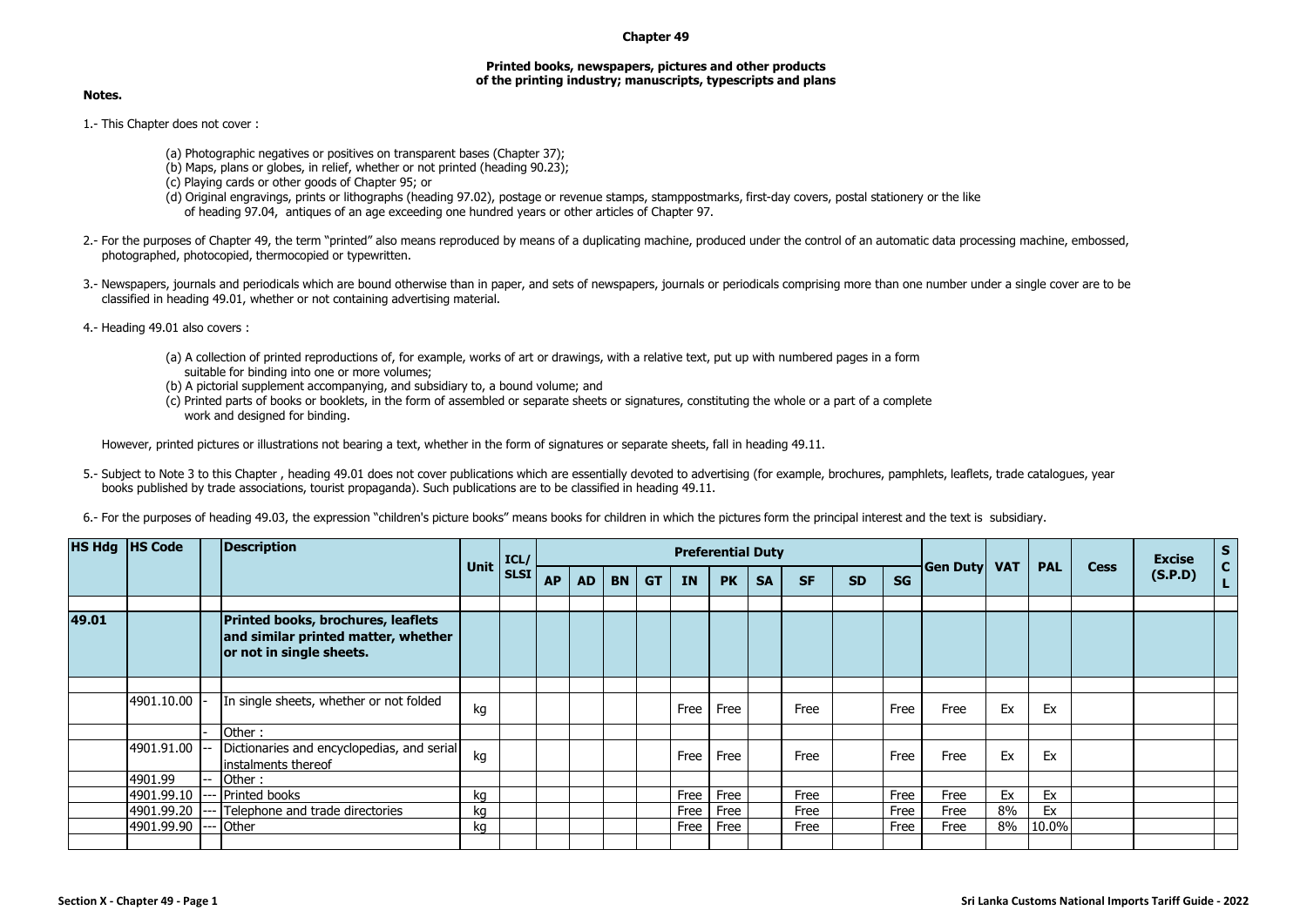|       | HS Hdg  HS Code |  | <b>Description</b>                                                                    |             | ICL/<br><b>SLSI</b> | <b>Preferential Duty</b> |           |           |           |           |           |           |           |           |           |                 |            |            | <b>Excise</b> | ${\sf s}$                   |                             |
|-------|-----------------|--|---------------------------------------------------------------------------------------|-------------|---------------------|--------------------------|-----------|-----------|-----------|-----------|-----------|-----------|-----------|-----------|-----------|-----------------|------------|------------|---------------|-----------------------------|-----------------------------|
|       |                 |  |                                                                                       | <b>Unit</b> |                     | <b>AP</b>                | <b>AD</b> | <b>BN</b> | <b>GT</b> | <b>IN</b> | <b>PK</b> | <b>SA</b> | <b>SF</b> | <b>SD</b> | <b>SG</b> | <b>Gen Duty</b> | <b>VAT</b> | <b>PAL</b> | <b>Cess</b>   | (S.P.D)                     | $\mathbf{C}$<br>$\mathbf L$ |
|       |                 |  |                                                                                       |             |                     |                          |           |           |           |           |           |           |           |           |           |                 |            |            |               |                             |                             |
| 49.02 |                 |  | Newspapers, journals and<br>periodicals, whether or not                               |             |                     |                          |           |           |           |           |           |           |           |           |           |                 |            |            |               |                             |                             |
|       |                 |  | illustrated or containing advertising<br>material.                                    |             |                     |                          |           |           |           |           |           |           |           |           |           |                 |            |            |               |                             |                             |
|       |                 |  |                                                                                       |             |                     |                          |           |           |           |           |           |           |           |           |           |                 |            |            |               |                             |                             |
|       | 4902.10         |  | Appearing at least four times a week :                                                |             |                     |                          |           |           |           |           |           |           |           |           |           |                 |            |            |               |                             |                             |
|       |                 |  | Magazines and Journals                                                                |             |                     |                          |           |           |           |           |           |           |           |           |           |                 |            |            |               |                             |                             |
|       | 4902.10.11      |  | Containing information of the running of                                              |             |                     |                          |           |           |           |           |           |           |           |           |           |                 |            |            |               |                             |                             |
|       |                 |  | the race horses or greyhound races or<br>race meeting                                 | kg          |                     |                          |           |           |           | Free      | Free      |           | Free      |           | Free      | Free            | Ex         | Ex         |               | $Rs.4/=$ per<br>publication |                             |
|       | 4902.10.19      |  | <b>Other</b>                                                                          | kg          |                     |                          |           |           |           | Free      | Free      |           | Free      |           | Free      | Free            | Ex         | Ex         |               |                             |                             |
|       |                 |  | Other                                                                                 |             |                     |                          |           |           |           |           |           |           |           |           |           |                 |            |            |               |                             |                             |
|       | 4902.10.91      |  | Publications containing information of the                                            |             |                     |                          |           |           |           |           |           |           |           |           |           |                 |            |            |               |                             |                             |
|       |                 |  | running of the race horses or greyhound<br>races or race meeting                      | kg          |                     |                          |           |           |           | Free      | Free      |           | Free      |           | Free      | Free            | 8%         | Ex         |               | $Rs.4/=$ per<br>publication |                             |
|       | 4902.10.99      |  | <b>Other</b>                                                                          | kg          |                     |                          |           |           |           | Free      | Free      |           | Free      |           | Free      | Free            | 8%         | Ex         |               |                             |                             |
|       | 4902.90         |  | Other:                                                                                |             |                     |                          |           |           |           |           |           |           |           |           |           |                 |            |            |               |                             |                             |
|       |                 |  | Magazines and Journals                                                                |             |                     |                          |           |           |           |           |           |           |           |           |           |                 |            |            |               |                             |                             |
|       | 4902.90.11      |  | Containing information of the running of<br>the race horses or greyhound races or     | kg          |                     |                          |           |           |           | Free      | Free      |           | Free      |           | Free      | Free            | Ex         | Ex         |               | $Rs.4/=$ per                |                             |
|       |                 |  | race meeting                                                                          |             |                     |                          |           |           |           |           |           |           |           |           |           |                 |            |            |               | publication                 |                             |
|       | 4902.90.19      |  | <b>Other</b>                                                                          | kg          |                     |                          |           |           |           | Free      | Free      |           | Free      |           | Free      | Free            | Ex         | Ex         |               |                             |                             |
|       |                 |  | Other                                                                                 |             |                     |                          |           |           |           |           |           |           |           |           |           |                 |            |            |               |                             |                             |
|       | 4902.90.91      |  | Publications containing information of the<br>running of the race horses or greyhound | kg          |                     |                          |           |           |           | Free      | Free      |           | Free      |           | Free      | Free            | 8%         | Ex         |               | $Rs.4/=$ per<br>publication |                             |
|       |                 |  | races or race meeting                                                                 |             |                     |                          |           |           |           |           |           |           |           |           |           |                 |            |            |               |                             |                             |
|       | 4902.90.99      |  | <b>Other</b>                                                                          | kg          |                     |                          |           |           |           | Free      | Free      |           | Free      |           | Free      | Free            | 8%         | Ex         |               |                             |                             |
|       |                 |  |                                                                                       |             |                     |                          |           |           |           |           |           |           |           |           |           |                 |            |            |               |                             |                             |
| 49.03 | 4903.00.00      |  | Children's picture, drawing or<br>colouring books.                                    | kg          |                     |                          |           |           |           | Free      | Free      |           | Free      |           | Free      | Free            | Ex         | Ex         |               |                             |                             |
|       |                 |  |                                                                                       |             |                     |                          |           |           |           |           |           |           |           |           |           |                 |            |            |               |                             |                             |
|       |                 |  | Music, printed or in manuscript,<br>$\vert$ whether or not bound or illustrated :     |             |                     |                          |           |           |           |           |           |           |           |           |           |                 |            |            |               |                             |                             |
|       |                 |  |                                                                                       |             |                     |                          |           |           |           |           |           |           |           |           |           |                 |            |            |               |                             |                             |
|       | 4904.00.10      |  | In book form                                                                          | kg          |                     |                          |           |           |           | Free      | Free      |           | Free      |           | Free      | Free            | Ex         | Ex         |               |                             |                             |
|       | 4904.00.90      |  | Other                                                                                 | kg          |                     |                          |           |           |           | Free      | Free      |           | Free      |           | Free      | Free            | 8%         | Ex         |               |                             |                             |
|       |                 |  |                                                                                       |             |                     |                          |           |           |           |           |           |           |           |           |           |                 |            |            |               |                             |                             |
| 49.05 |                 |  | Maps and hydrographic or similar<br>charts of all kinds, including atlases,           |             |                     |                          |           |           |           |           |           |           |           |           |           |                 |            |            |               |                             |                             |
|       |                 |  | wall maps, topographical plans and<br>globes, printed.                                |             |                     |                          |           |           |           |           |           |           |           |           |           |                 |            |            |               |                             |                             |
|       |                 |  |                                                                                       |             |                     |                          |           |           |           |           |           |           |           |           |           |                 |            |            |               |                             |                             |
|       | 4905.10.00      |  | Globes                                                                                | kg          |                     |                          |           |           |           |           | Free Free |           | Free      |           | Free      | Free            | 8%         | Ex         |               |                             |                             |
|       |                 |  | Other:                                                                                |             |                     |                          |           |           |           |           |           |           |           |           |           |                 |            |            |               |                             |                             |
|       | 4905.91.00      |  | In book form                                                                          | kg          |                     |                          |           |           |           |           | Free Free |           | Free      |           | Free      | Free            | Ex         | 10.0%      |               |                             |                             |
|       | 4905.99.00      |  | Other                                                                                 | kg          |                     |                          |           |           |           |           | Free Free |           | Free      |           | Free      | Free            | Ex         | 10.0%      |               |                             |                             |
|       |                 |  |                                                                                       |             |                     |                          |           |           |           |           |           |           |           |           |           |                 |            |            |               |                             |                             |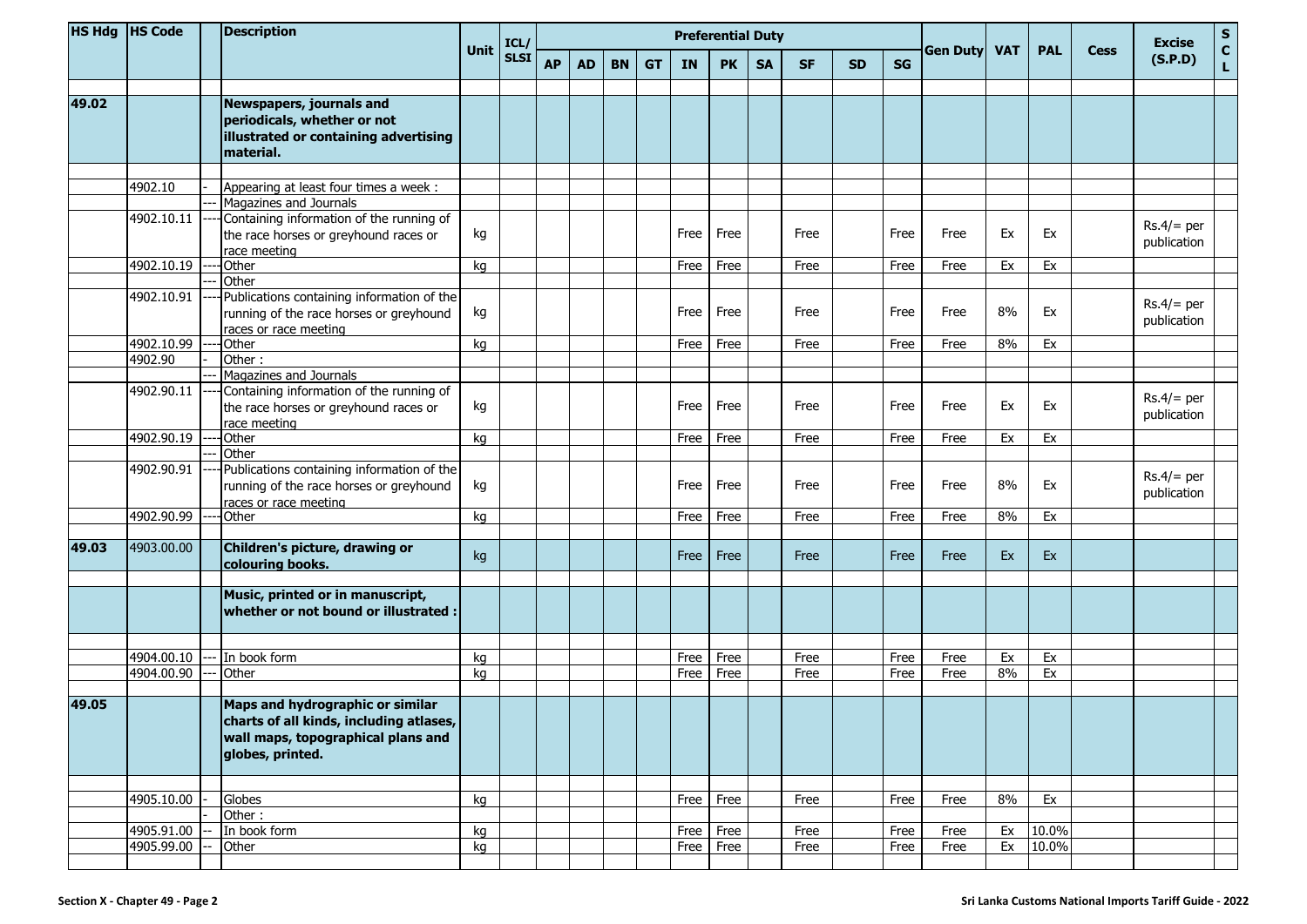|       | HS Hdg  HS Code          |       |                                                                                                                                                                                                                                                                          | <b>Description</b> |             | ICL/      | <b>Preferential Duty</b> |           |           |           |                        |           |            |              |           |             |            |            |             |         | <b>Excise</b>                | ${\sf s}$ |
|-------|--------------------------|-------|--------------------------------------------------------------------------------------------------------------------------------------------------------------------------------------------------------------------------------------------------------------------------|--------------------|-------------|-----------|--------------------------|-----------|-----------|-----------|------------------------|-----------|------------|--------------|-----------|-------------|------------|------------|-------------|---------|------------------------------|-----------|
|       |                          |       |                                                                                                                                                                                                                                                                          | <b>Unit</b>        | <b>SLSI</b> | <b>AP</b> | <b>AD</b>                | <b>BN</b> | <b>GT</b> | <b>IN</b> | <b>PK</b>              | <b>SA</b> | <b>SF</b>  | <b>SD</b>    | <b>SG</b> | Gen Duty    | <b>VAT</b> | <b>PAL</b> | <b>Cess</b> | (S.P.D) | $\mathbf{C}$<br>$\mathbf{L}$ |           |
|       |                          |       |                                                                                                                                                                                                                                                                          |                    |             |           |                          |           |           |           |                        |           |            |              |           |             |            |            |             |         |                              |           |
| 49.06 | 4906.00.00               |       | Plans and drawings for<br>architectural, engineering,<br>industrial, commercial,<br>topographical or similar purposes,<br>being originals drawn by hand;<br>hand-written texts; photographic<br>reproductions on sensitised paper<br>and carbon copies of the foregoing. | kg                 |             |           |                          |           |           | Free      | Free                   |           | Free       |              | Free      | Free        | 8%         | 10.0%      |             |         |                              |           |
| 49.07 | 4907.00.00               |       | Unused postage, revenue or similar<br>stamps of current or new issue in<br>the country in which they have, or                                                                                                                                                            |                    |             |           |                          |           |           |           |                        |           |            |              |           |             |            |            |             |         |                              |           |
|       |                          |       | will have, a recognised face value;<br>stamp-impressed paper; bank<br>notes; cheque forms; stock, share or<br>bond certificates and similar<br>documents of title:                                                                                                       |                    |             |           |                          |           |           |           |                        |           |            |              |           |             |            |            |             |         |                              |           |
|       |                          |       |                                                                                                                                                                                                                                                                          |                    |             |           |                          |           |           |           |                        |           |            |              |           |             |            |            |             |         |                              |           |
|       | 4907.00.10               |       | Cheque leaves and cheque books other<br>than travellers' cheques in any form                                                                                                                                                                                             | kg                 |             |           |                          |           |           |           |                        |           |            |              |           | 15%         | 8%         | Ex         | 15%         |         |                              |           |
|       | 4907.00.20               |       | Unused postage and revenue stamps of<br>the Government of the Democratic<br>Socialist Republic of Sri Lanka or of a<br><b>Provincial Council</b>                                                                                                                         | kg                 |             |           |                          |           |           |           |                        |           |            |              |           | 15%         | Ex         | Ex         |             |         |                              |           |
|       | 4907.00.30               |       | Stamped envelops                                                                                                                                                                                                                                                         | kg                 |             |           |                          |           |           |           |                        |           |            |              |           | 15%         | 8%         | Ex         |             |         |                              |           |
|       | 4907.00.40               |       | Foreign currency notes                                                                                                                                                                                                                                                   | kg                 |             |           |                          |           |           | Free      |                        |           |            |              | Free      | Free        | Ex         | Ex         |             |         |                              |           |
|       | 4907.00.90               |       | Other                                                                                                                                                                                                                                                                    | kg                 |             |           |                          |           |           | Free      |                        |           |            |              | Free      | Free        | 8%         | 10.0%      |             |         |                              |           |
| 49.08 |                          |       | <b>Transfers (decalcomanias).</b>                                                                                                                                                                                                                                        |                    |             |           |                          |           |           |           |                        |           |            |              |           |             |            |            |             |         |                              |           |
|       |                          |       |                                                                                                                                                                                                                                                                          |                    |             |           |                          |           |           |           |                        |           |            |              |           |             |            |            |             |         |                              |           |
|       | 4908.10                  |       | Transfers (decalcomanias), vitrifiable :                                                                                                                                                                                                                                 |                    |             |           |                          |           |           |           |                        |           |            |              |           |             |            |            |             |         |                              |           |
|       | 4908.10.10               |       | Textile transfer printing paper                                                                                                                                                                                                                                          | kg                 |             |           |                          |           |           | Free      | Free                   |           | Free       | Free         | Free      | Free        | 8%         | 10.0%      |             |         |                              |           |
|       | 4908.10.90               |       | Other                                                                                                                                                                                                                                                                    | kg                 |             |           |                          |           |           | Free      | Free                   |           | 5%         | 4.5%         |           | 15%         | 8%         | 10.0%      |             |         |                              |           |
|       | 4908.90                  |       | Other:                                                                                                                                                                                                                                                                   |                    |             |           |                          |           |           |           |                        |           |            |              |           |             |            | 10.0%      |             |         |                              |           |
|       | 4908.90.10<br>4908.90.90 | $---$ | Textile transfer printing paper<br>Other                                                                                                                                                                                                                                 | kg<br>kg           |             |           |                          |           |           |           | Free Free<br>Free Free |           | Free<br>5% | Free<br>4.5% | Free      | Free<br>15% | Ex         | 8% 10.0%   |             |         |                              |           |
|       |                          |       |                                                                                                                                                                                                                                                                          |                    |             |           |                          |           |           |           |                        |           |            |              |           |             |            |            |             |         |                              |           |
| 49.09 | 4909.00.00               |       | <b>Printed or illustrated postcards;</b><br>printed cards bearing personal<br>greetings, messages or<br>announcements, whether or not<br>illustrated, with or without<br>envelopes or trimmings.                                                                         | kg                 |             |           |                          |           |           |           | Free                   |           |            |              |           | 15%         | 8%         | 10.0%      | 25%         |         |                              |           |
|       |                          |       |                                                                                                                                                                                                                                                                          |                    |             |           |                          |           |           |           |                        |           |            |              |           |             |            |            |             |         |                              |           |